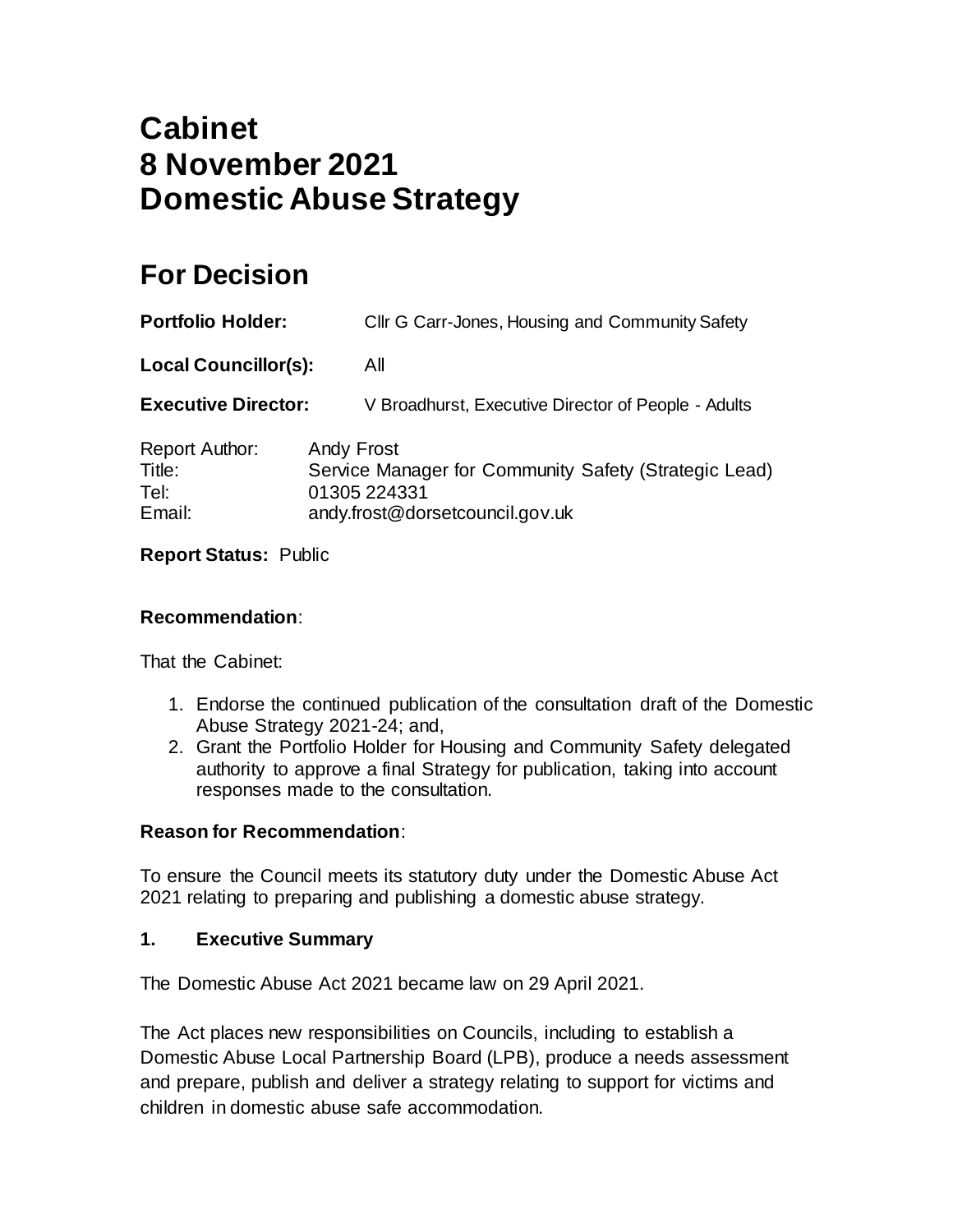### Domestic Abuse Strategy

Although the requirement to prepare and publish a domestic abuse strategy is on Dorset Council, it must be done in consultation with the LPB. The Dorset Community Safety Partnership (CSP) has taken on the statutory functions of the LPB for the Dorset Council area and has overseen work relating to the Domestic Abuse Act 2021.

At their meeting on 6 October 2021, the CSP agreed a draft Domestic Abuse Strategy for 2021-24. The draft strategy was informed by a needs assessment in line with legislative requirements.

The legal requirement is for the strategy to cover support to victims and children in domestic abuse safe accommodation. However, that forms just one part of a much wider picture of need and service provision, so the scope of the strategy has been widened to cover all aspects of domestic abuse.

The draft strategy [\(a copy of the draft strategy can be found here\)](https://www.dorsetcouncil.gov.uk/documents/35024/289155/Dorset+Domestic+Abuse+Local+Partnership+Board+Strategy+Revised+Final+-+DRAFT.pdf/a88290f7-88a2-957d-f34b-a4e0e5f4b410) includes a position statement, an introduction to the requirements in the Domestic Abuse Act 2021, recommendations from the needs assessment, a broad outline of activity in response to the recommendations and details on governance arrangements. Further detail on activity to respond to recommendations is included in a separate delivery plan (Appendix 1).

The original expectation from Central Government was that Councils should publish their domestic abuse strategies by August 2021. Draft regulations then stated the deadline would be 31 October 2021.

Final regulations and statutory guidance were published on 1 October 2021. These state that Council's must publish their draft strategies by 26 October 2021. Consultation must then be carried out before publication of a final version by 5 January 2022. Public consultation is planned to commence on 15<sup>th</sup> November 2021.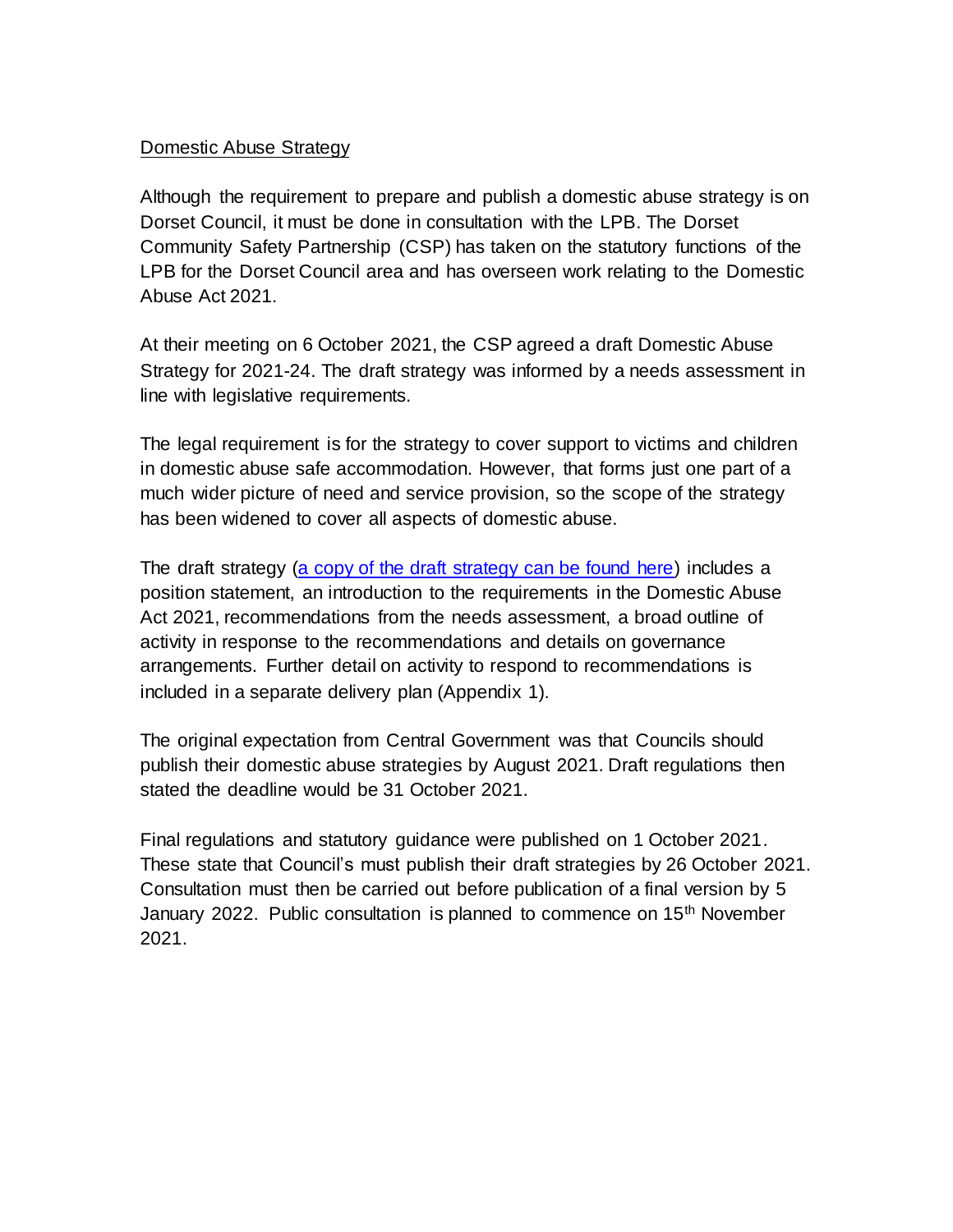It is usual for the Council to undertake public consultation on key strategies and officers had developed a process for doing this following approval of the domestic abuse strategy by Cabinet. However, the late introduction of a requirement for a ten week consultation to take place before 5 January 2022 made it impossible for the consultation draft strategy to be approved by Cabinet on 8 November and still meet the Government's consultation and approval deadlines. Accordingly, with the agreement of the Portfolio Holder and supported by the Monitoring Officer a consultation draft strategy has been published in advance of the Cabinet meeting and the Cabinet is asked to endorse the consultation draft.

In addition, it is not possible to return to Cabinet within the timescales set by Government so members are being asked to agree the strategy subject to any changes resulting from public consultation. It is suggested responsibility for overseeing and approving any changes following public consultation is delegated to the Portfolio Holder for Housing and Community Safety.

Although the requirement is for strategies to be for three years, the aim locally is to review the strategy annually to ensure it remains up to date and in line with addressing local need.

#### Funding

Central Government has given upper tier local authorities a total of £125m new burdens funding in 2021/22 to help them deliver their new duties to provide support to victims and their children in domestic abuse safe accommodation.

Dorset Council has been given £650,000. The funding must be used on the duty. The expectation is that the money is spent in the current financial year. Funding for future years is dependent on Government spending reviews.

The mechanics of the new burdens funding presents challenges. The expectation to spend the money in the current financial year and the lack of certainty about future funding makes commissioning and procurement difficult. However, officers have developed plans for spending the funding and these have been supported by the CSP.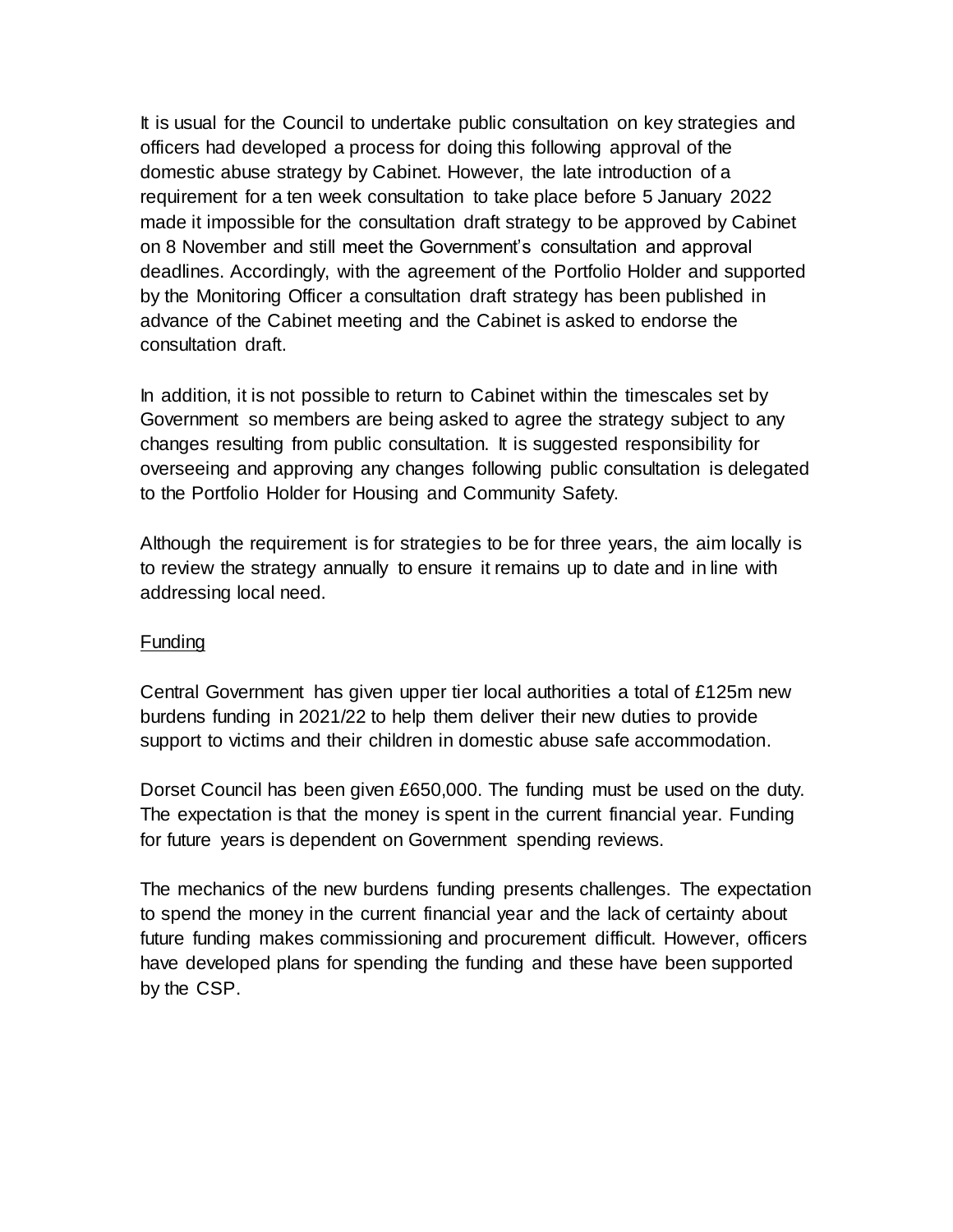The plans include funding current accommodation based support, continuing and enhancing support for children in safe accommodation, providing more housing support, developing target hardening work so people can remain in their own homes safely (target hardening involves improving the security of a property to reduce the risk of crime and improve safety) and undertaking research and analysis to understand needs, what works and good practice in relation to domestic abuse (including implementing the findings).

## **2. Financial Implications**

As above.

## **3. Well-being and Health Implications**

Domestic abuse has a significant impact on people's physical and mental health.

The Council's work to tackle domestic abuse, including responding to requirements in the Domestic Abuse Act, helps strengthen the local response, providing people and their families with the right support.

## **4. Climate implications**

**None** 

## **5. Other Implications**

The Council's response to meeting its new duties under the Domestic Abuse Act 2021 forms part of its wider work to tackle crime and ensure Dorset's communities are safe.

## **6. Risk Assessment**

Having considered the risks associated with this decision, the level of risk has been identified as:

| <b>Current Risk:</b>  | Low |
|-----------------------|-----|
| <b>Residual Risk:</b> | Low |

## **7. Equalities Impact Assessment**

An EQIA (Equality Impact Assessment) was undertaken as part of the development of the strategy and can be found on the Council's website.